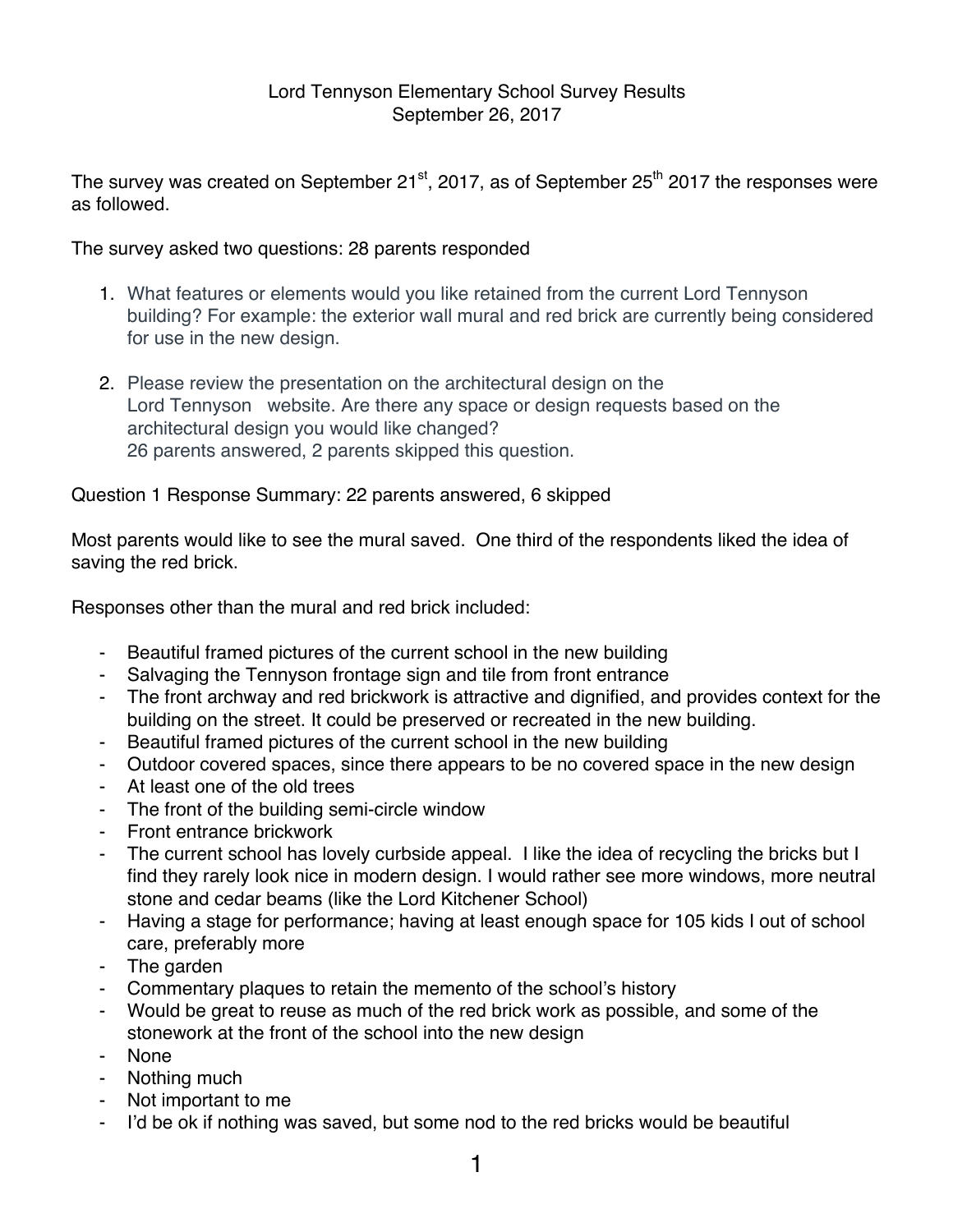- No strong view but keeping mural wall would be nice
- Not a priority in my view

Question 2 Response Summary: 26 parents answered, 2 skipped

The majority of responses were concerns over the onsite parking and how too much outdoor play space would be lost to parking, the need for outdoor covered spaces, the need for more before and after school care, that the classrooms are too small and that there is not enough storage for PAC nor for teachers and students in the classrooms. Driving congestion around the school is an issue. The ability to open large windows for ventilation (unlike the new school built for General Gordon) was also mentioned. Security around the school was also a concern.

## Responses include:

- 1. Covered outdoor space is necessary for kids to play under, to stand under waiting for bells to ring in am and at breaks, to hold events such as sports days etc. for tables. Please consider adding covered outdoor space.

2. Staff parking currently takes up approx. 1/5th of the property. Can there be underground parking considered?

3. Staff parking located in middle of property. If this cannot be underground can it be moved to the SE corner so as not to divide the play area and flow of the school in half.

4. Daycare - please find a way to have a separate entrance for the daycare full stop. This school is not a business and given the ages and different needs of the daycare community, they should not be entering through the same doors. If City of V can pay for the roof daycare they can also provide an entrance.

5. If there is a way to get these kids out of the school and into the swing school, this should happen. This building keeps parents up at night worrying about an earthquake. Kids should not be in this building and there should be no debate on this. It is not a safe space for them.

6. Swing school - having kids onsite during construction will be disruptive to learning and they will not have adequate play space or sports fields. Please consider a swing school for them.

- I would like to see a storage area allocated specifically for PAC storage. There should be space allocated for the kid's jackets, boots/shoes and day bags inside or outside the classrooms. The classrooms do not appear to have any built in storage space for teachers within the classroom. Are the teachers going to have to go to the common storage room outside the classroom to collect their teaching materials? Parking should be underground instead of above ground where it takes up play space for the kids. Lord Tennyson is on a very small lot compared to most schools and the kids have very few play areas to play in. How are so many 0-5 year old parents with their strollers going to enter the school along with all the other Lord Tennyson kids? There will be a line up at the elevator causing congestion in the middle of the school's entrance. I can see this jamming up the front entrance. Only so many parents will be able to fit into the elevator at one time there will probably be a line up out the door.

- There should be significant expansion of the out of school care spaces available. Several years wait list is an indication of massive demand.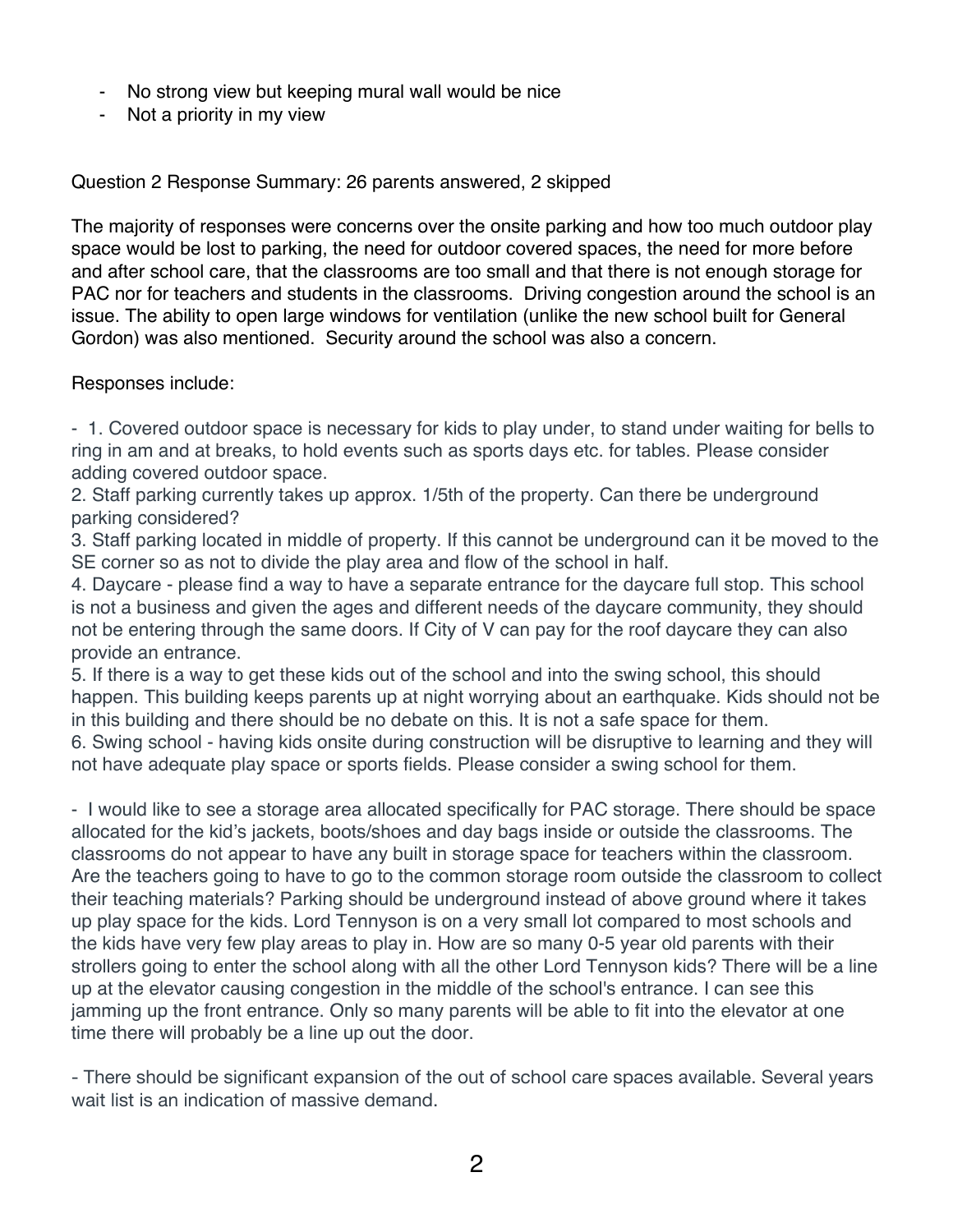- We need more before and after school care. This is not a desire, or "something that would be nice". It is a "NEED". Raising a family in Vancouver is a greater financial challenge than ever before, and there are no jobs that allow for a work schedule of 9:30 to 14:30 - and this is what would be need to accommodate the drop off and pick up of a regular school day. How is a parent meant to sustain a child's education if they cannot sustain their own employment? At this risk of not being able to bring the child to school in order to not lose one's job? It took me 2 years to get my son into TOSS by juggling a large number of favours from numerous friends and taking every possible sick day and days without pay that I could. And in 2 years, once my child is too old for TOSS, I will be back in the same boat with trying to find suitable care for him. If the mandate of the government is to provide more daycare, it can't be at the detriment of existing daycare (reducing before and after school care positions but allowing for 0-5 childcare - that is not a win).

- I'm appalled the design takes away critical play space for 26! Parking spots. Why does there need to be such a large parking area?? 2-3 spots for handicap/emergency vehicles and a loading zone is all that is needed for an urban school. The kids need play space more than a parking lot!

- The parking lot is bizarrely and disproportionately large; this makes no sense. It should be eliminated entirely.

- I am concerned that the plans seem to make no space for expansion of the student population. In an area of the city that will be seeing its population increase due to much increased density in the coming years it would seem to be common sense to build a school to accommodate more students rather than the same or fewer students. I know that there is a dearth of childcare spaces in the city but I think that the school space should be built for ALL school-aged children in the catchment who wish to attend their neighbourhood school. Giving space away to a relatively small group of families who would benefit from the childcare spaces is a choice that goes against the grain for me. The need for more before and after school care spaces ought to be addressed with this new build as should the obvious need for a larger general school population to accommodate present and future school aged children. Also in an area of Vancouver that is becoming more and more heavily populated the use of prime possible green space as a parking lot is very upsetting. The parking ought to be underground or remain off-site.

- Space: I have heard that the new building has fewer classrooms than the old. The old building is full and portable additions are in use. Classes are full. Why is the new school smaller? This seems like a terrible mistake. Parking: it appears that school grounds space is being sacrificed for a very large expansion of parking space. This is a throwback to 1970s planning, and disappointing.

- Please add some covered outdoor space! This is crucial in our climate and likely wouldn't be terribly pricey.

- Put parking under the field- & great larger or second field

- Outdoor space for a school vegetable/flower garden, a more practical, efficient and contained drop off/pick up area for students arriving by car. More space for playground equipment, rather than open field covered play area.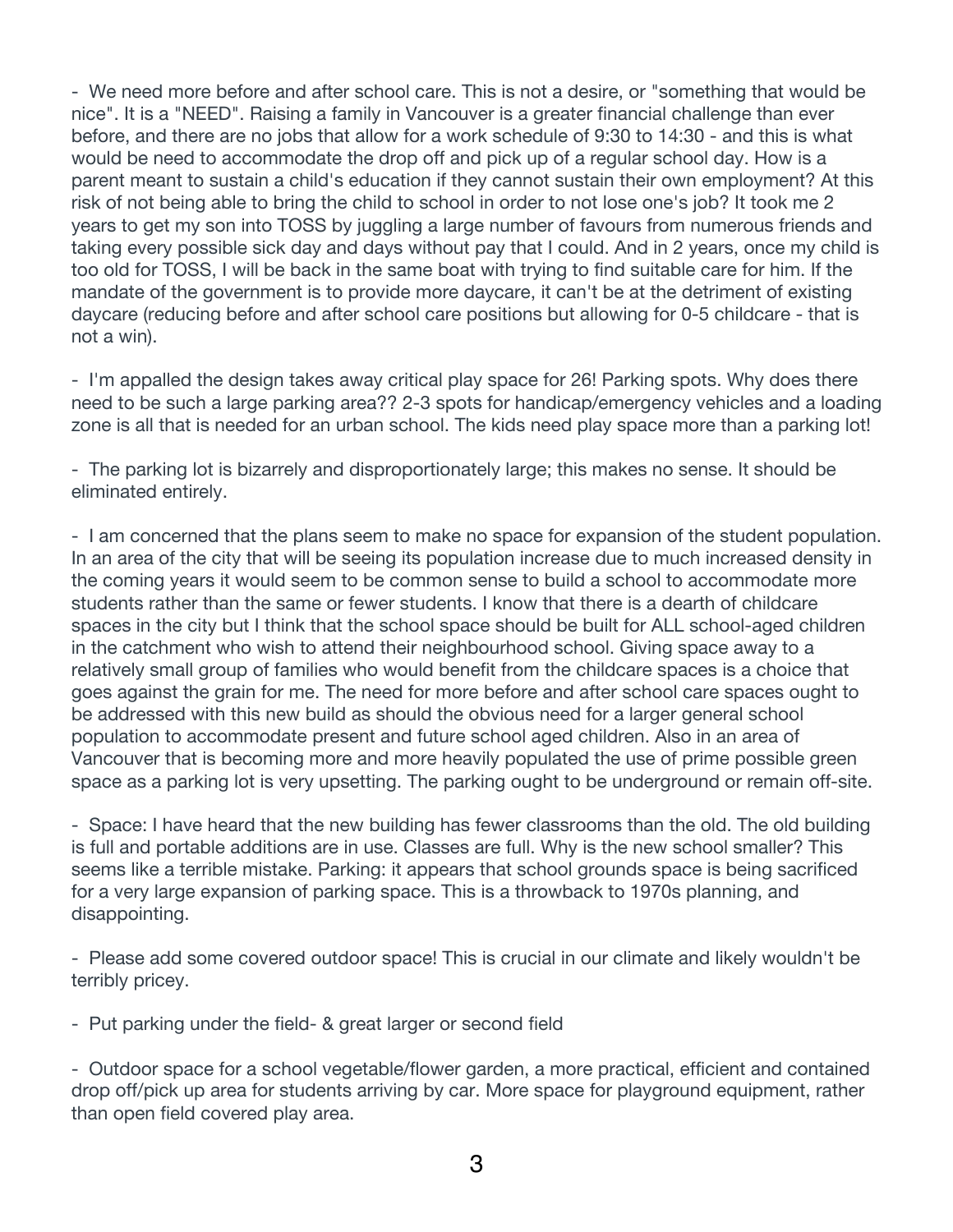- The parking lot is ridiculously big, disruptive of the kids' play space, and takes away from limited open/green space. It should either be 1) eliminated; 2) placed underground; or 3) dramatically reduced, to 6 spots for special situations.

- I want to be sure that there is security around the school, I personally don't like the wire fence but we need something even if that is more shrubbery or a wooden fence

- From a practical perspective the classroom cubbies are teensy! These kids need room for boots, jackets, backpacks, lunch kits, and spare clothes. The site overall doesn't look cohesive with an above ground parking lot, chopped up playgrounds and old portables. It seems incredibly ridiculous to maintain portables in a modern design. Their purpose is of portables to be brought in when a building cannot support a schools needs. Build their space into the main building so nobody feels excluded from the school and give the kids more play space. The children also need an outdoor area that is undercover. Protection from too much sun on the nice days and reprieve from the rain on the many crappy days.

- The design includes 32 parking spaces for vehicles. This is a massive waste of space, which should be better used for recreational area for the kids. There is no need to have parking on site because the neighbourhood is well served by bicycle routes, transit (B-line), and car sharing programs. The design does not have enough outdoor play areas and green space for the kids, and the solution should be to eliminate the parking lot.

- Will there be covered areas so kids can play outside on rainy days?

- Please make sure windows are large enough to provide adequate ventilation, unlike those in the recently constructed General Gordon School. Also, will the multipurpose room be large enough for all 19 divisions to eat lunch at the same time?

- There is like 1/8th of the space devoted to the creation of new parking spots!?! This is not progressive and comes at the cost of already limited play area, please don't tell me this is serious.

- More design play/greenscapes, not just patches of grass with trees. Prohibiting dogs on school grounds to preserve the field and green areas. Plenty of non-restricted parking so parents can stop, enter the school for volunteering, dropping off goods and for face-time with teachers.

- The main entrance is proposed on Maple St, the narrow side of the block, I see potential big parking issue. Right now even being on the wider side, on West 10th, it is a challenge for pick up drop off with cars lining up on both sides of the street. I would suggest creating a more obvious and direct access to the site on west 10th right in line with the playground area behind the school. The visual contact is important between students playing in the rear field while parents waiting in the car to pick them up on west 10th. Consider road widening for west 10th. Not enough playground area at front on west side. Playground at the back is in the east, in the shadow of building in the afternoon especially in fall and winter.

- More space for parent parking and drop off areas as having a daycare in the school will just make the already congested parking and driving routes even more crazy and stressful. I have been caught numerous times stuck waiting for traffic congestions to ease off as parents do drop